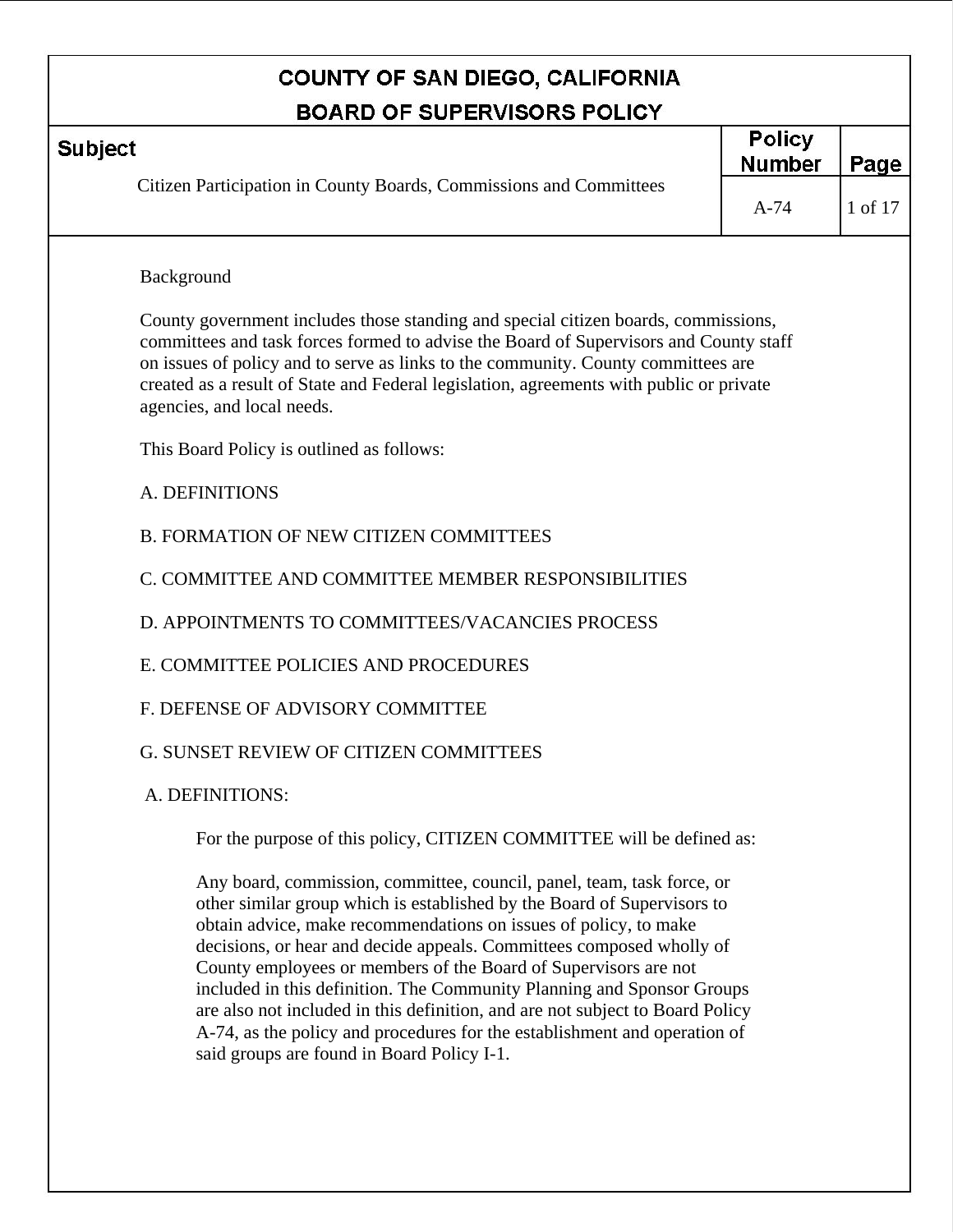| <b>BOARD OF SUPERVISORS POLICY</b>                                                                                                                                                                                                                                                                                                                                                                                                                                                                                                                                                                                                                                                                                                                                                  |                                |         |
|-------------------------------------------------------------------------------------------------------------------------------------------------------------------------------------------------------------------------------------------------------------------------------------------------------------------------------------------------------------------------------------------------------------------------------------------------------------------------------------------------------------------------------------------------------------------------------------------------------------------------------------------------------------------------------------------------------------------------------------------------------------------------------------|--------------------------------|---------|
| <b>Subject</b>                                                                                                                                                                                                                                                                                                                                                                                                                                                                                                                                                                                                                                                                                                                                                                      | <b>Policy</b><br><b>Number</b> | Page    |
| Citizen Participation in County Boards, Commissions and Committees                                                                                                                                                                                                                                                                                                                                                                                                                                                                                                                                                                                                                                                                                                                  | $A-74$                         | 2 of 17 |
| TASK FORCE will additionally be defined as:                                                                                                                                                                                                                                                                                                                                                                                                                                                                                                                                                                                                                                                                                                                                         |                                |         |
| A citizen committee established by the Board of Supervisors to provide a<br>final written report to the Board of Supervisors making recommendations,<br>providing information or advice on a specific issue. The committee is of<br>short-term duration, and the final report shall contain a recommendation<br>for dissolution of the Task Force once their designated task is completed.                                                                                                                                                                                                                                                                                                                                                                                          |                                |         |
| B. FORMATION OF NEW CITIZEN COMMITTEES:                                                                                                                                                                                                                                                                                                                                                                                                                                                                                                                                                                                                                                                                                                                                             |                                |         |
| 1. The Board of Supervisors shall have the authority to establish new standing and<br>special committees. Citizen committees may create sub-committees to perform<br>specific tasks.                                                                                                                                                                                                                                                                                                                                                                                                                                                                                                                                                                                                |                                |         |
| 2. When a new committee is proposed, the Chief Administrative Officer shall first<br>review to determine if any currently constituted committee would be appropriate<br>and capable of fulfilling the duties proposed for the new committee.                                                                                                                                                                                                                                                                                                                                                                                                                                                                                                                                        |                                |         |
| 3. Citizen advisory committees shall be established by ordinance or resolution to<br>insure the clear delineation of the committee parameters for future reference<br>should it become necessary to provide defense or indemnification to the<br>committee members. When a citizen committee is created, the establishing<br>directive shall define the purpose, responsibility of the committee, the proposed<br>composition of committee membership, identify the nominating and appointing<br>authorities, designate the length of terms and organizational placement, and note<br>if committee members will receive travel expenses or compensation. A sunset<br>review date should be noted for committees; a sunset and final report date should<br>be noted for task forces. |                                |         |
| 4. Board letters to establish new committees shall be docketed with the Clerk of the<br>Board in accordance with Board Policy A-72.                                                                                                                                                                                                                                                                                                                                                                                                                                                                                                                                                                                                                                                 |                                |         |
| 5. Upon formal action of the Board of Supervisors to create a new committee, the<br>Clerk of the Board shall post a public notice of new committee positions showing<br>vacancies.                                                                                                                                                                                                                                                                                                                                                                                                                                                                                                                                                                                                  |                                |         |
| C. COMMITTEE AND COMMITTEE MEMBER RESPONSIBILITIES:                                                                                                                                                                                                                                                                                                                                                                                                                                                                                                                                                                                                                                                                                                                                 |                                |         |

1. Upon appointment by the Board of Supervisors, the Clerk of the Board will send to the new appointee a certificate of appointment, a copy of this Board policy, a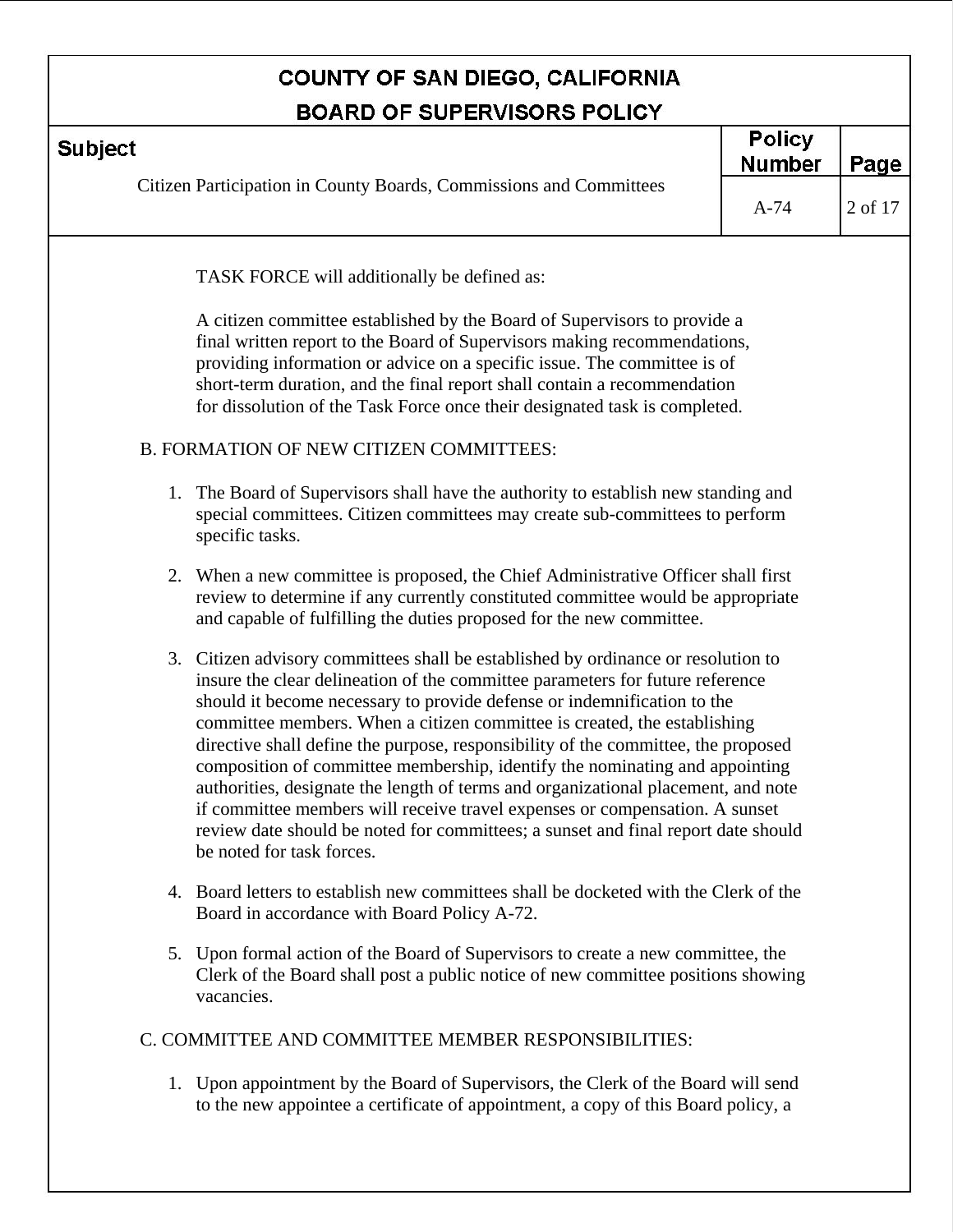| <b>BOARD OF SUPERVISORS POLICY</b>                                                                                                                                                                                                                                                                                                   |                                |         |
|--------------------------------------------------------------------------------------------------------------------------------------------------------------------------------------------------------------------------------------------------------------------------------------------------------------------------------------|--------------------------------|---------|
| <b>Subject</b>                                                                                                                                                                                                                                                                                                                       | <b>Policy</b><br><b>Number</b> | Page    |
| Citizen Participation in County Boards, Commissions and Committees                                                                                                                                                                                                                                                                   | $A-74$                         | 3 of 17 |
| copy of County Counsel's memorandum describing laws generally applicable to<br>citizen committee members, oath cards and any forms which the new appointee<br>must file. It is the responsibility of the appointee to complete and file with the<br>Clerk of the Board the oath aards and all other required forms prior to assuming |                                |         |

Clerk of the Board the oath cards and all other required forms prior to assuming office. It is the responsibility of the committee chairperson and staff to ensure that newly appointed members have filed all required forms with the Clerk of the Board and have received the orientation noted in Section E.5 of this policy, prior to assuming office.

- 2. Members of County citizen committees shall disclose to the Clerk of the Board of Supervisors in writing any outside employment or activity engaged in for compensation which relates to their County duties or to the functions and responsibilities of the County department or agency which they serve or which may be subject to approval by any County officer or employee. This does not apply to committees that are purely advisory in nature.
- 3. No member of an advisory committee shall make, participate in making, or in any way attempt to use his/her position as a member of a committee to influence a decision in which he/she knows or has reason to know that he/she has a financial interest, except in those cases where the member is appointed to represent an entity or group having a financial interest in a matter coming within the citizen committee's area of responsibility.
- 4. No person shall be appointed to or serve on a committee which participates in the making of County contracts in which such person is financially interested within the terms of Government Code section 1090 et seq. This prohibition is not applicable to persons with "remote interests" as defined in subdivision (b) of Government Code section 1091, provided that the person discloses the interest in accordance with subdivision (a) of Government Code section 1091 and the person does not influence or attempt to influence other committee members to act favorably in respect to the contract in which the person has a remote interest.
- 5. County citizen committees are charged with advising the Board of Supervisors on the policies the Board establishes to guide the various functions of the County, and on the established procedures by which such functions are performed. Unless specifically designated in their establishing authority, the advisory committees are not charged with advising the Chief Administrative Officer regarding the CAO's function and responsibility to carry out the Board's policy decisions. Recognizing that this delineation of administrative authority has been established in County Charter, Section 501.9 - Non-interference, Board Policy A-98, and Board Policy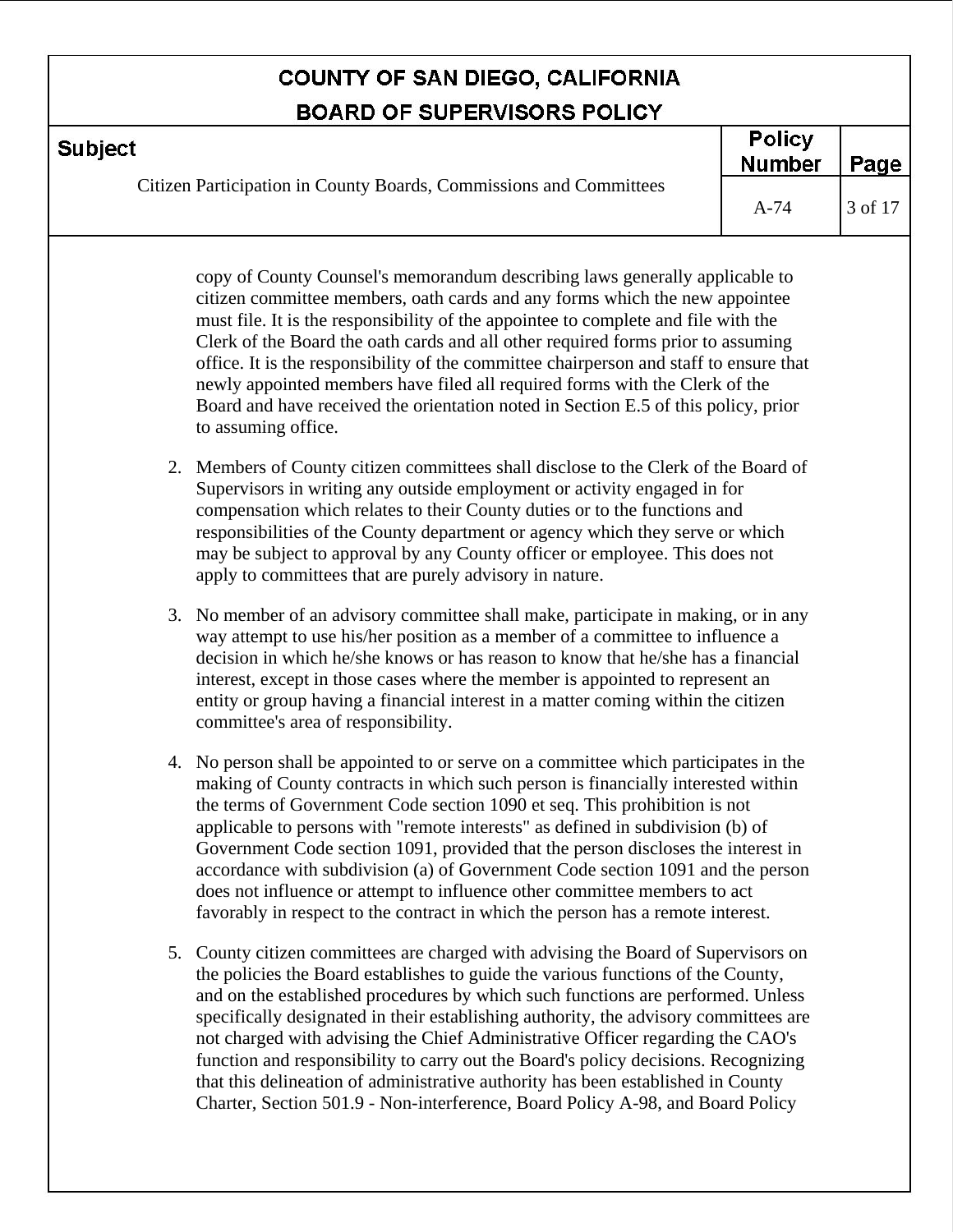| <b>BOARD OF SUPERVISORS POLICY</b>                                                                                                                                                                                                                                                                                                                                                                                                                                                                                                                                                                                                                                                                                                                                                                                                                                                                                                                                                                                                             |        |         |  |  |
|------------------------------------------------------------------------------------------------------------------------------------------------------------------------------------------------------------------------------------------------------------------------------------------------------------------------------------------------------------------------------------------------------------------------------------------------------------------------------------------------------------------------------------------------------------------------------------------------------------------------------------------------------------------------------------------------------------------------------------------------------------------------------------------------------------------------------------------------------------------------------------------------------------------------------------------------------------------------------------------------------------------------------------------------|--------|---------|--|--|
| <b>Subject</b>                                                                                                                                                                                                                                                                                                                                                                                                                                                                                                                                                                                                                                                                                                                                                                                                                                                                                                                                                                                                                                 |        | Page    |  |  |
| Citizen Participation in County Boards, Commissions and Committees                                                                                                                                                                                                                                                                                                                                                                                                                                                                                                                                                                                                                                                                                                                                                                                                                                                                                                                                                                             | $A-74$ | 4 of 17 |  |  |
| A-72, requests from advisory committees which will involve response from<br>County management staff should be in writing and signed by the Chairperson of<br>the advisory committee. Staff responses requiring less than four (4) hours to<br>research, prepare and submit an answer to specific requests readily obtainable<br>should be responded to in an expeditious manner by the office or department to<br>which addressed or assigned. More involved requests shall be discussed by the<br>Chief Administrative Officer with the Chairperson of the Board of Supervisors<br>and if necessary the requestor, and docketed with the Board for its direction. If the<br>Board directs the Chief Administrative Officer to respond to the request, the Chief<br>Administrative Officer will assign the matter to the appropriate staff within the<br>County organization and monitor its progress to assure complete, coordinated and<br>timely response.<br>6. County Citizen Committees shall be subject to the provisions of Government |        |         |  |  |
| Code section 1098 - Confidential information; use or disclosure for pecuniary<br>gain.                                                                                                                                                                                                                                                                                                                                                                                                                                                                                                                                                                                                                                                                                                                                                                                                                                                                                                                                                         |        |         |  |  |
| 7. Citizen Committee Statement - All departmental communications to the Board of<br>Supervisors on new programs, program changes, contractual actions and requests<br>for proposals (RFP's) where review of such contracts or RFP's is required under<br>the establishing authority of the citizen committee, or significant information<br>about existing programs shall include a citizen committee statement of its<br>comments and recommendations. Proposals initiated by the Chief Administrative<br>Office shall not be required to have a citizen committee statement, but may seek<br>input from the various advisory groups as deemed necessary.                                                                                                                                                                                                                                                                                                                                                                                     |        |         |  |  |
| 8. Budget Review - Citizen committees having budget review responsibilities as a                                                                                                                                                                                                                                                                                                                                                                                                                                                                                                                                                                                                                                                                                                                                                                                                                                                                                                                                                               |        |         |  |  |

- specific requirement of their establishing authority shall review the annual departmental budget and provide timely written comments to the Board of Supervisors prior to the public budget hearings.
- 9. Minutes All citizen committee meeting minutes shall be filed with the Clerk of the Board of Supervisors for the Communications Received for the Board of Supervisors Official Records. Copies of the minutes shall be sent to each member of the Board of Supervisors by the committee staff.
- 10. Changes to Membership The office of the Clerk of the Board of Supervisors shall be advised in writing of any changes to the membership, such as resignations, etc.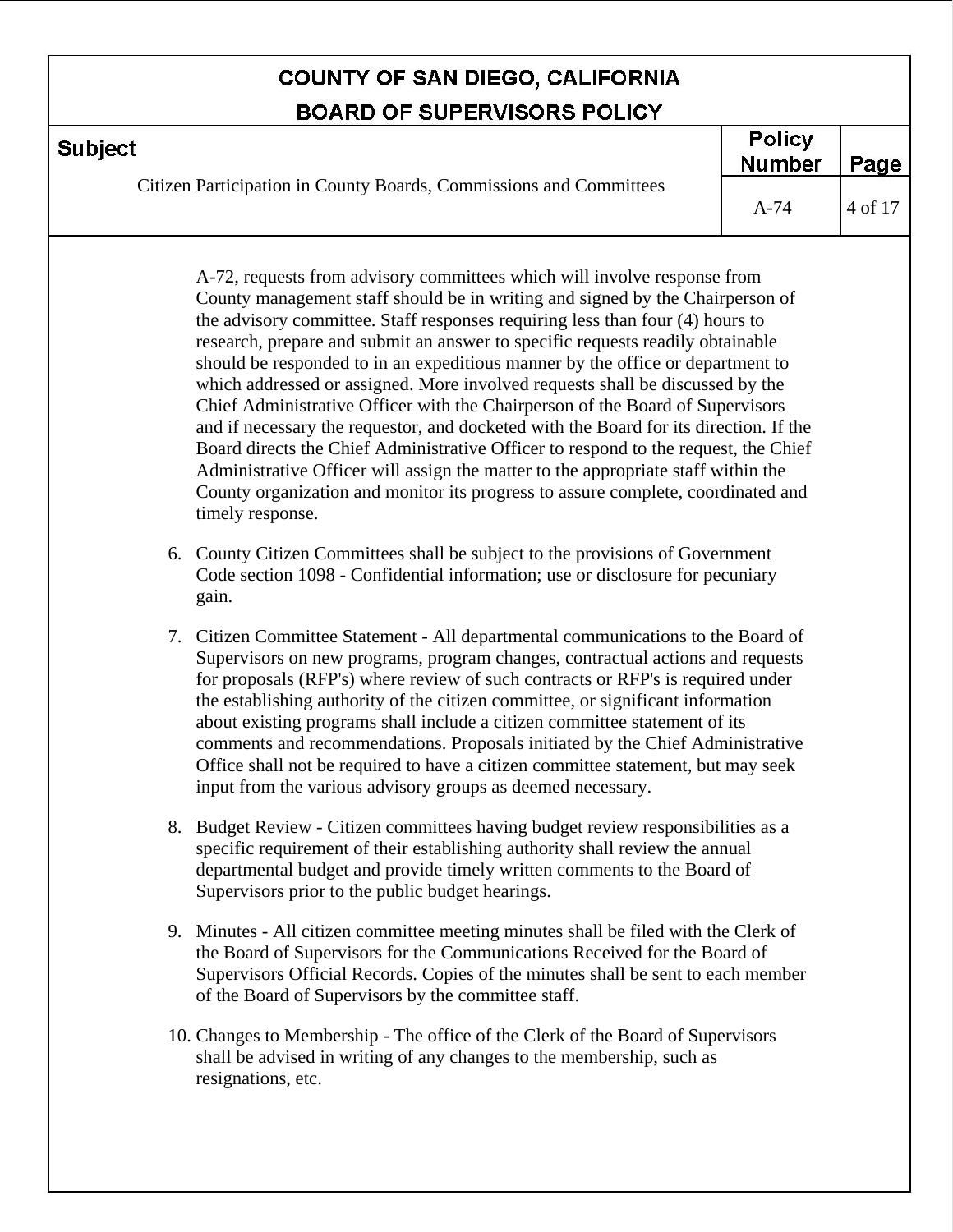| <b>BOARD OF SUPERVISORS POLICY</b>                                                                                                                                                                                                                                                                                                                                                                                                                                                                                                                                                                                                                                                                                                                                                                                                                                                                                                                            |                                |         |  |
|---------------------------------------------------------------------------------------------------------------------------------------------------------------------------------------------------------------------------------------------------------------------------------------------------------------------------------------------------------------------------------------------------------------------------------------------------------------------------------------------------------------------------------------------------------------------------------------------------------------------------------------------------------------------------------------------------------------------------------------------------------------------------------------------------------------------------------------------------------------------------------------------------------------------------------------------------------------|--------------------------------|---------|--|
| <b>Subject</b>                                                                                                                                                                                                                                                                                                                                                                                                                                                                                                                                                                                                                                                                                                                                                                                                                                                                                                                                                | <b>Policy</b><br><b>Number</b> | Page    |  |
| Citizen Participation in County Boards, Commissions and Committees                                                                                                                                                                                                                                                                                                                                                                                                                                                                                                                                                                                                                                                                                                                                                                                                                                                                                            | $A-74$                         | 5 of 17 |  |
| 11. Travel Expenses - Members of designated citizen committees shall be paid<br>reasonable travel expenses for actual travel to and from their usual place of<br>business to any citizen committee meeting place of which they are a member and<br>which is within the County. Members will be reimbursed at the mileage rate<br>established in Section 472.2 of the Administrative Code.<br>12. Legislation - County citizen committees are created to advise the Board of                                                                                                                                                                                                                                                                                                                                                                                                                                                                                   |                                |         |  |
| Supervisors - not the Legislature or Congress, with the exception of those citizen<br>committees which have been specifically mandated to advise other legislators<br>under the government codes or laws establishing them. When a County citizen<br>committee wishes to make a recommendation on pending legislation to a<br>legislative body other than the San Diego County Board of Supervisors, the<br>committee shall submit recommendations or positions on legislation to the<br>Department Head. The Department Head shall submit the committee<br>recommendations to the Office of Strategy and Intergovernmental Affairs, noting<br>the departmental position, relative to the Committee recommendations. The<br>Office of Strategy and Intergovernmental Affairs shall inform the Board of<br>Supervisors of the committee's recommendation or the CAO may place the<br>committee and its recommendation on a future Board of Supervisors agenda. |                                |         |  |
| If the Board does not agree with the committee and will not forward the<br>recommendations to the appropriate legislative body, the committee members<br>may, as individual citizens, contact the legislative body recommending certain<br>actions. Transmittal of recommendations on County letterhead without prior<br>Board approval violates the intent of Board Policy M-2 (Legislative Advocacy).<br>The exception being those citizen committees which have been specifically<br>mandated to advise other legislators under the government codes or laws<br>establishing them. These citizen committees may forward their recommendations<br>per the requirements of their mandate.                                                                                                                                                                                                                                                                    |                                |         |  |
| 13. Evaluation and Sunset Review - A sunset evaluation will occur on a scheduled<br>oin to determine offectiveness of committees and the need for their eas                                                                                                                                                                                                                                                                                                                                                                                                                                                                                                                                                                                                                                                                                                                                                                                                   |                                |         |  |

basis to determine effectiveness of committees and the need for their continued existence. The Committee will be asked to provide data on costs, benefits, committee composition and other committee information.

#### D. APPOINTMENTS TO COMMITTEES/VACANCIES PROCESS:

1. General Provisions: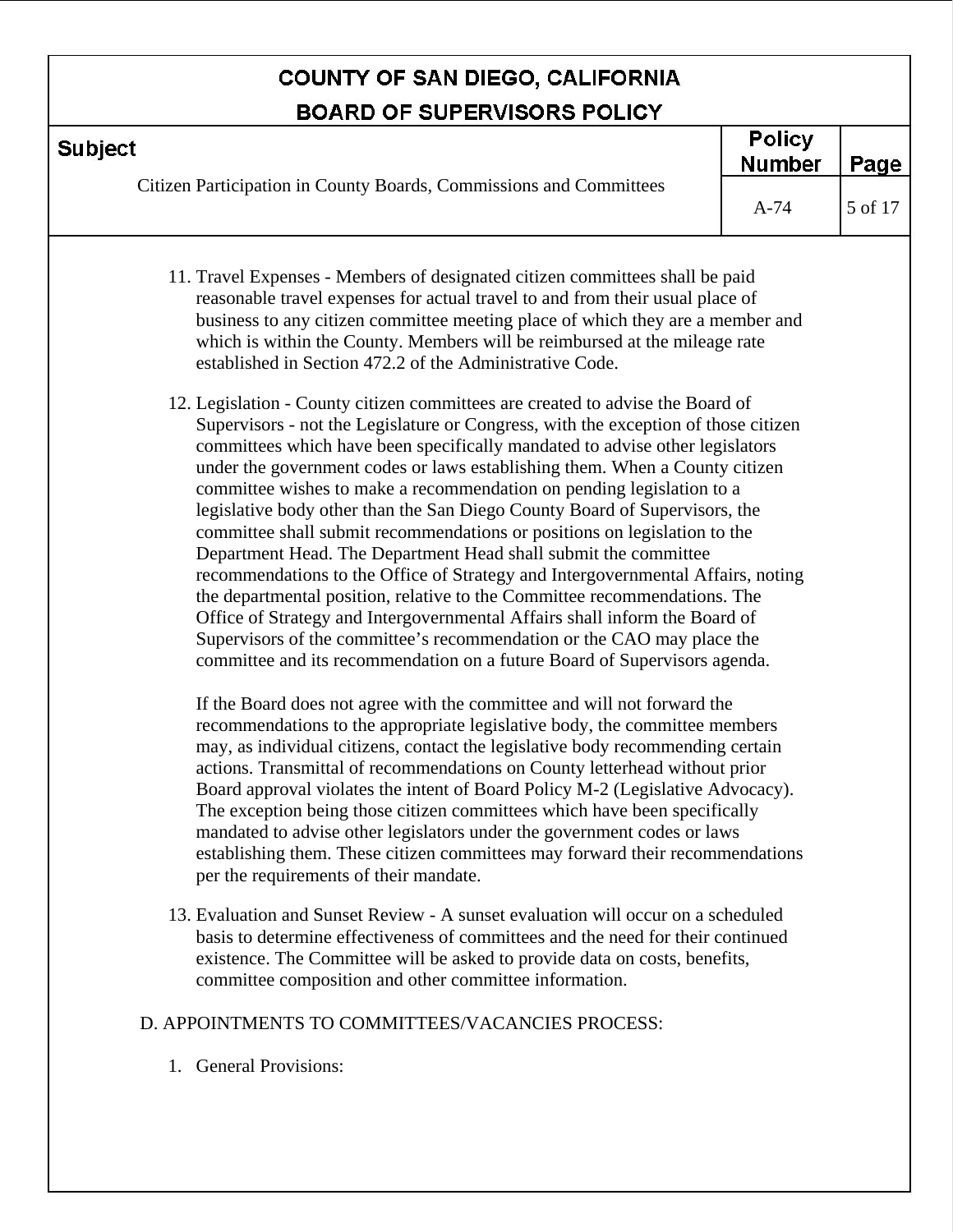|                | <b>BOARD OF SUPERVISORS POLICY</b>                                                                                                                                                                                                                                                                                                                                                                                                                                                                                                                                                                        |                                |         |
|----------------|-----------------------------------------------------------------------------------------------------------------------------------------------------------------------------------------------------------------------------------------------------------------------------------------------------------------------------------------------------------------------------------------------------------------------------------------------------------------------------------------------------------------------------------------------------------------------------------------------------------|--------------------------------|---------|
| <b>Subject</b> |                                                                                                                                                                                                                                                                                                                                                                                                                                                                                                                                                                                                           | <b>Policy</b><br><b>Number</b> | Page    |
|                | Citizen Participation in County Boards, Commissions and Committees                                                                                                                                                                                                                                                                                                                                                                                                                                                                                                                                        | $A-74$                         | 6 of 17 |
| a.             | The nominating and appointing authorities in selecting appointees to<br>citizen committees shall seek members that have an interest, necessary<br>expertise, time available for service, and who are representative of the<br>County population.                                                                                                                                                                                                                                                                                                                                                          |                                |         |
|                | b. Membership on a County citizen committee shall be limited to two<br>consecutive terms. For the purpose of this limitation, a term shall include<br>any appointments to fill a vacancy for one-half or more of a term.<br>Members of a citizen committee whose terms have expired shall continue<br>to serve until such time as they are either replaced or reappointed.                                                                                                                                                                                                                                |                                |         |
|                | c. The Clerk of the Board shall file a monthly status report of all vacancies<br>on County citizen committees appointed by the Board of Supervisors with<br>each member of the Board and shall post a copy in the Clerk's office.                                                                                                                                                                                                                                                                                                                                                                         |                                |         |
| $d_{\cdot}$    | Upon the establishment of a new committee by the Board of Supervisors<br>or receipt of a written notice of an unscheduled vacancy on a citizen<br>committee, whether due to resignation, death, termination or other causes,<br>the Clerk of the Board of Supervisors shall officially post said vacancies<br>for public review.                                                                                                                                                                                                                                                                          |                                |         |
| e.             | All unscheduled vacancies on citizen committees appointed by the Board<br>of Supervisors shall be publicly posted in the Clerk's office and other<br>designated locations within 20 days after the vacancy occurs and no<br>appointment shall be made to the position for 10 working days after<br>posting, except on an acting basis in any emergency. New committees<br>become unscheduled vacancies. On or before December 31 <sup>st</sup> of each year,<br>an appointments list shall be prepared by the Clerk of the Board of<br>Supervisors and made available to the public for a reasonable fee. |                                |         |
| f.             | Members of the public interested in serving on a County Board,<br>Commission or Committee shall complete an application and forward to<br>the Clerk of the Board for filing. Applications shall be maintained for a<br>period of one year. After one year, it is necessary to file a new application<br>for another year of eligibility.                                                                                                                                                                                                                                                                  |                                |         |
| g.             | The Clerk of the Board of Supervisors shall place nominations for<br>committee appointments on the regular agenda, listing all supervisorial<br>nominations by Supervisorial District on the Administrative Agenda.                                                                                                                                                                                                                                                                                                                                                                                       |                                |         |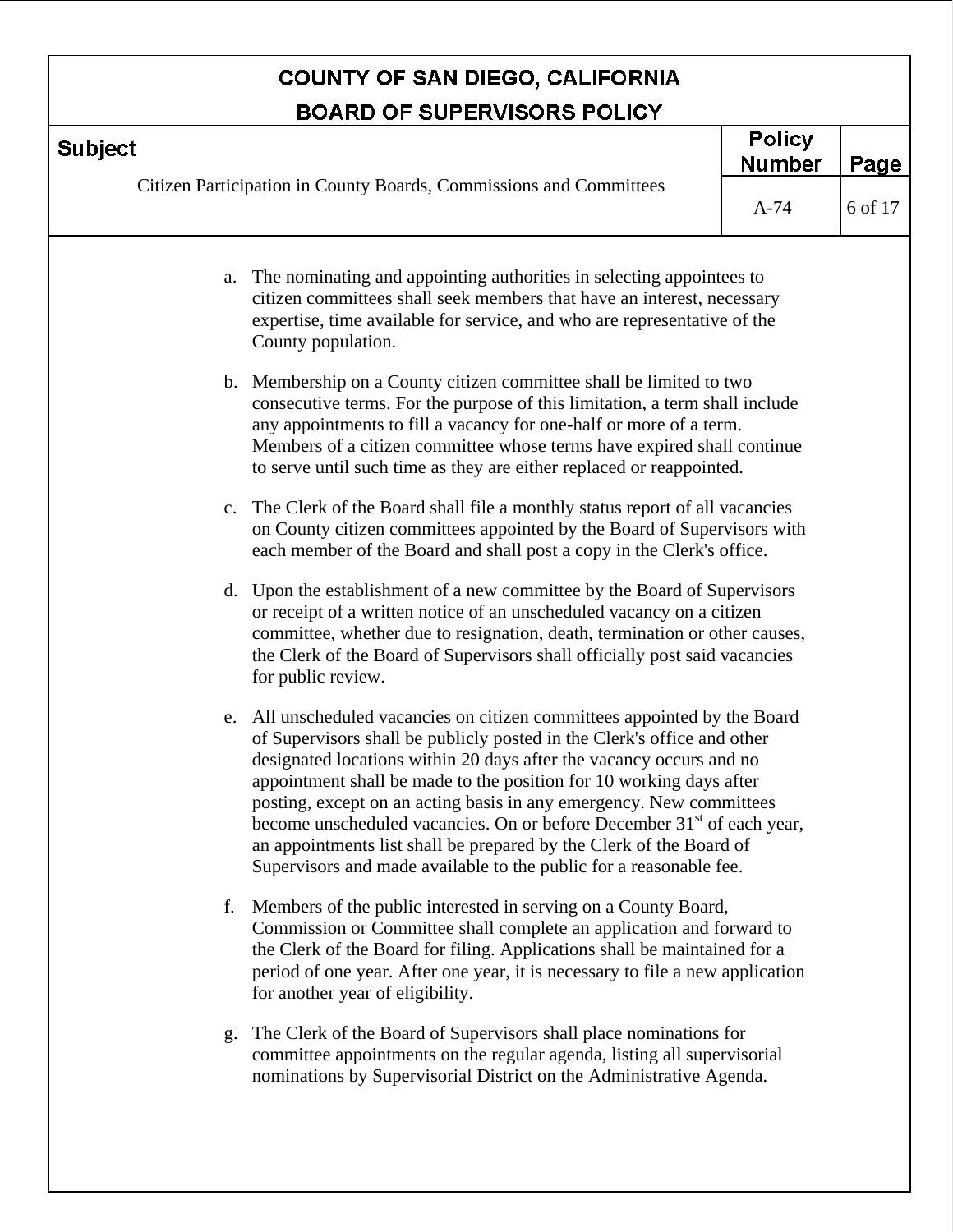|                    | <b>BOARD OF SUPERVISORS POLICY</b>                                                                                                                                                                                     |                                |         |
|--------------------|------------------------------------------------------------------------------------------------------------------------------------------------------------------------------------------------------------------------|--------------------------------|---------|
| <b>Subject</b>     |                                                                                                                                                                                                                        | <b>Policy</b><br><b>Number</b> | Page    |
|                    | Citizen Participation in County Boards, Commissions and Committees                                                                                                                                                     | $A-74$                         | 7 of 17 |
|                    | 2. Nominations by Supervisors/Chairperson:                                                                                                                                                                             |                                |         |
| a.                 | The Supervisor's office shall provide a letter of nomination to the Clerk of<br>the Board.                                                                                                                             |                                |         |
|                    | b. For appointments made by the Chairperson, the Chairperson's office shall<br>provide a letter of nomination to the Clerk of the Board.                                                                               |                                |         |
|                    | c. The Clerk shall review to ensure that the nomination meets appointing<br>requirements and all appropriate postings have been conformed to, and<br>shall place on the next agenda on the appointments Board letter.  |                                |         |
|                    | 3. Nominations by the Full Board:                                                                                                                                                                                      |                                |         |
|                    | a. The Chairperson shall request nominations from the other Supervisors,<br>indicating a closing date for receipt of their nominations.                                                                                |                                |         |
|                    | b. The Chairperson shall consider all nominations and provide a letter of<br>nomination to the Clerk of the Board.                                                                                                     |                                |         |
| c.                 | The Clerk shall review to ensure that the nomination meets appointing<br>requirements and all appropriate postings have been conformed to, and<br>shall place on the next agenda on the appointments Board letter.     |                                |         |
| 4.                 | Nominations by Other Agencies or Advisory Boards:                                                                                                                                                                      |                                |         |
|                    | The agency or advisory board shall provide a letter of nomination to the<br>Clerk of the Board.                                                                                                                        |                                |         |
|                    | b. The Clerk shall review to ensure that the nomination meets appointment<br>requirements and all appropriate postings have been conformed to, and<br>shall place on the next agenda on the appointments Board letter. |                                |         |
|                    | E. ADVISORY COMMITTEE POLICIES AND PROCEDURES:                                                                                                                                                                         |                                |         |
| 1. Governing Rules |                                                                                                                                                                                                                        |                                |         |

Conduct and operation of citizen advisory committees is governed by this policy, and the establishing authority for the committee as well as Standing Rules of Order or By-laws adopted by the committee and approved by the Board of Supervisors. Standing Rules or By-laws supplement this and other policies and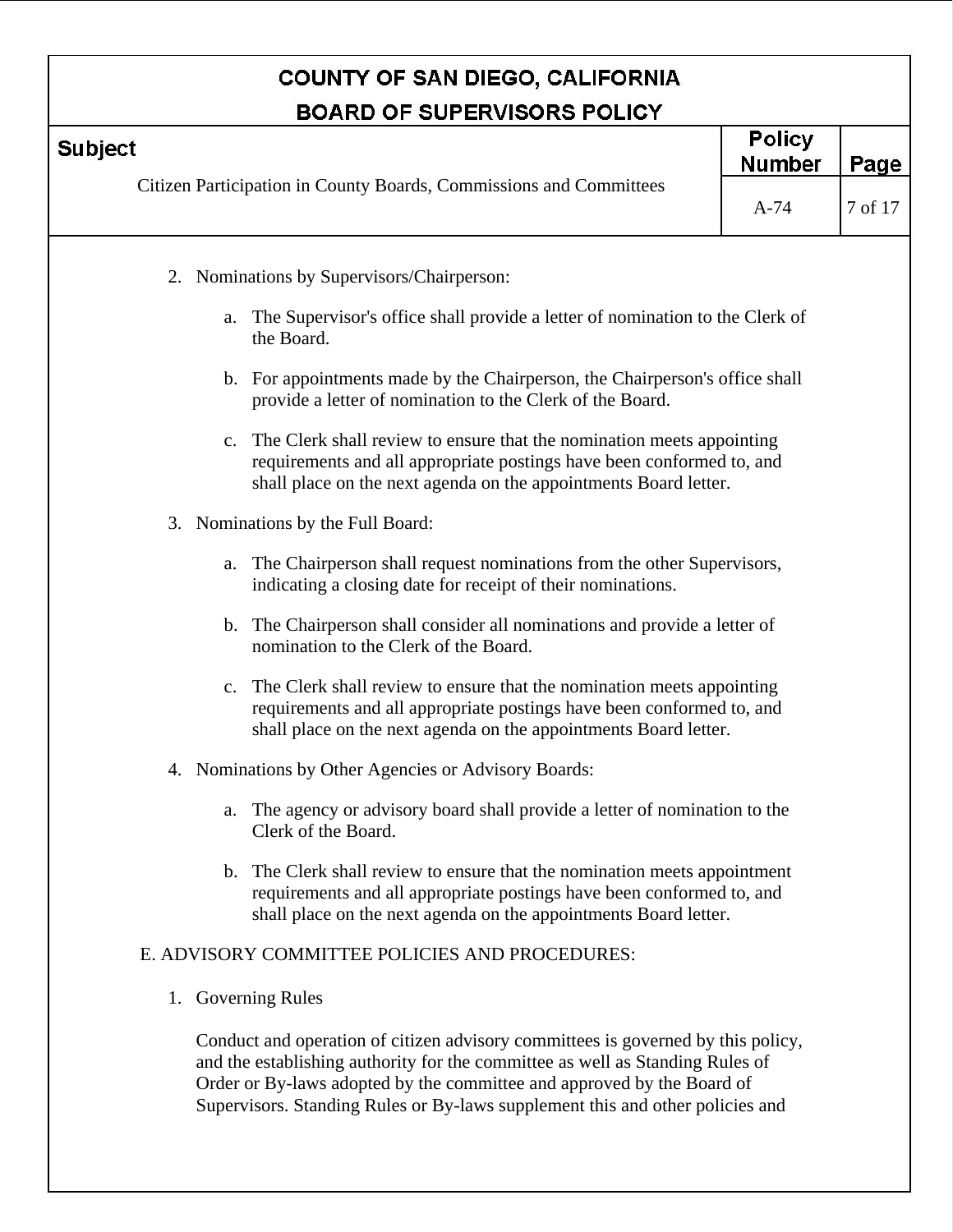|                | <b>BOARD OF SUPERVISORS POLICY</b>                                                                                                                                                                                                                                                                                                                                                                                                                                                                                                                     |                                |         |
|----------------|--------------------------------------------------------------------------------------------------------------------------------------------------------------------------------------------------------------------------------------------------------------------------------------------------------------------------------------------------------------------------------------------------------------------------------------------------------------------------------------------------------------------------------------------------------|--------------------------------|---------|
| <b>Subject</b> |                                                                                                                                                                                                                                                                                                                                                                                                                                                                                                                                                        | <b>Policy</b><br><b>Number</b> | Page    |
|                | Citizen Participation in County Boards, Commissions and Committees                                                                                                                                                                                                                                                                                                                                                                                                                                                                                     | $A-74$                         | 8 of 17 |
|                | authorities but do not supersede it in any manner.                                                                                                                                                                                                                                                                                                                                                                                                                                                                                                     |                                |         |
|                | Citizen advisory committees are advisors to County departments, the Chief<br>Administrative Officer, and the Board of Supervisors only. Such committees are<br>not empowered by establishing authority, ordinance, or policy to render decisions<br>of any kind on behalf of the County of San Diego or its appointed or elected<br>officials.                                                                                                                                                                                                         |                                |         |
|                | No advisory committee or any member thereof shall request any group or person<br>to make contribution of money, goods, services or any other things of value to the<br>committee, community, or any person or organization within the community as a<br>condition of receiving the favorable vote of the committee member.                                                                                                                                                                                                                             |                                |         |
|                | 2. Citizen Advisory Committee Meetings                                                                                                                                                                                                                                                                                                                                                                                                                                                                                                                 |                                |         |
|                | All meetings of citizen advisory committees shall be open to the public to the<br>extent required by the Ralph M. Brown Act. Meetings shall be held in an<br>accessible public place in accordance with the Ralph M. Brown Act. Agenda<br>notices of all committee meetings shall be posted in a publicly accessible area for<br>a period of 72 hours prior to the meeting (Special meetings require 24 hours<br>notice). In addition, notices will be sent to the County to anyone requesting them.<br>A fee may be charged for sending such notices. |                                |         |
|                | Subcommittees may be formed to work on advisory committee business. All<br>interested citizens are invited and urged to participate in subcommittee functions<br>and upon appointment by the advisory committee chairperson may become voting<br>members of the subcommittee. However, at the advisory committee meetings,<br>only advisory committee members are eligible to vote. Secret meetings or secret<br>ballots of the advisory committee or its subcommittees are expressly prohibited.                                                      |                                |         |
|                | 3. Political Activity:                                                                                                                                                                                                                                                                                                                                                                                                                                                                                                                                 |                                |         |
|                | The advisory committee will not endorse, support or oppose any political activity<br>or candidate for elective offices or any ballot measure.                                                                                                                                                                                                                                                                                                                                                                                                          |                                |         |
|                | 4. Goals for Citizen Advisory Committees:                                                                                                                                                                                                                                                                                                                                                                                                                                                                                                              |                                |         |
|                | Each advisory committee will prepare goals and timetables for the completion of                                                                                                                                                                                                                                                                                                                                                                                                                                                                        |                                |         |

Each advisory committee will prepare goals and timetables for the completion of those goals for acceptance by the Board of Supervisors. These goals shall be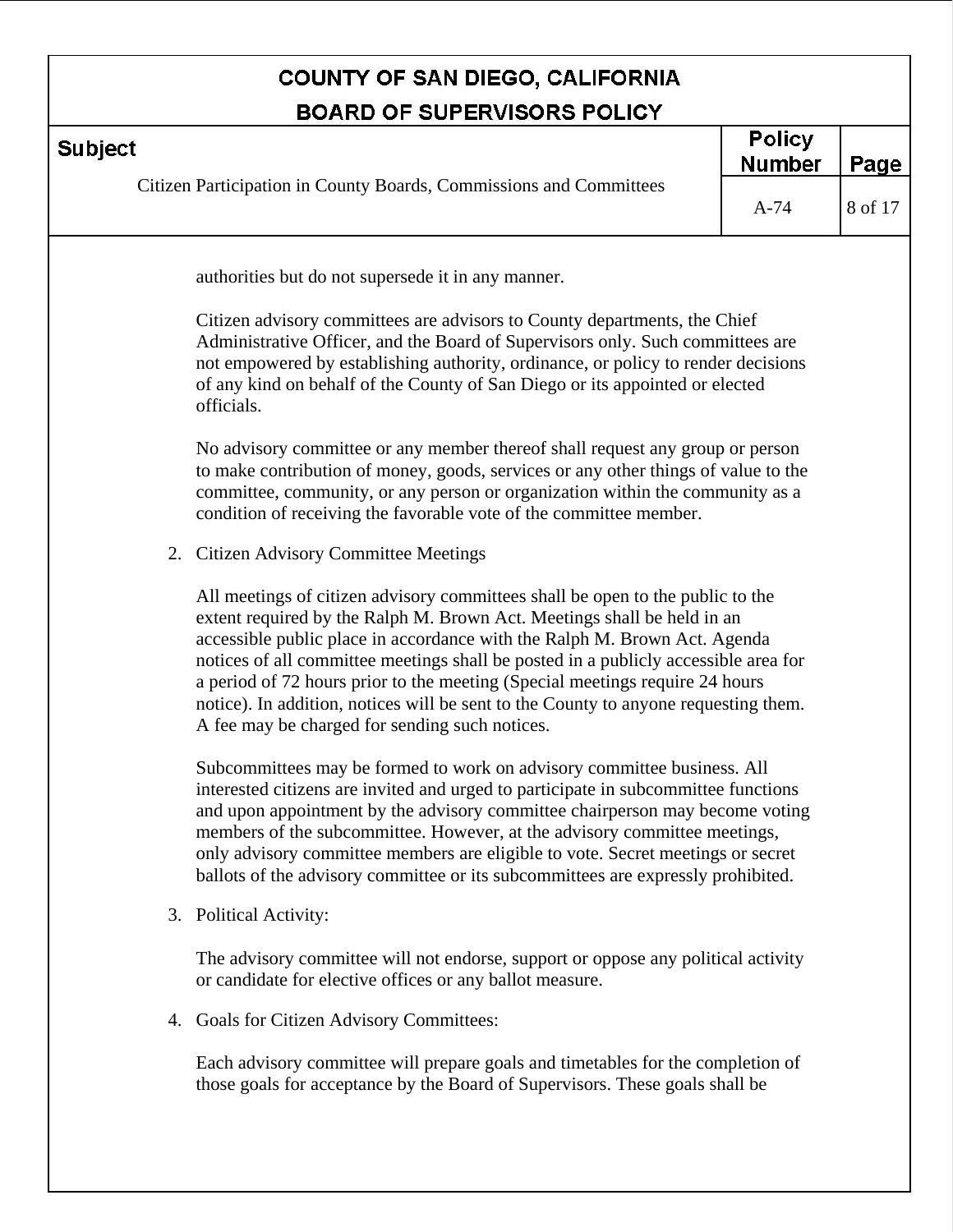| <b>Subject</b>                                                                                                                                                                                                                                                                                        | <b>Policy</b><br><b>Number</b> | Page    |
|-------------------------------------------------------------------------------------------------------------------------------------------------------------------------------------------------------------------------------------------------------------------------------------------------------|--------------------------------|---------|
| Citizen Participation in County Boards, Commissions and Committees                                                                                                                                                                                                                                    | $A-74$                         | 9 of 17 |
| reflective of the advisory committee duties and responsibilities and their<br>interaction with County departments and the Chief Administrative Officer.                                                                                                                                               |                                |         |
| 5. Orientation:                                                                                                                                                                                                                                                                                       |                                |         |
| Each advisory committee will prepare an orientation for new members which<br>includes:                                                                                                                                                                                                                |                                |         |
| A copy of this Board Policy.<br>a.                                                                                                                                                                                                                                                                    |                                |         |
| b. Copies of laws, regulations, administrative codes, and/or other applicable<br>Board policies pertaining to the operation of County advisory committees<br>in general, and the advisory committee specifically, including establishing<br>authority, by-laws, and plans and goals of the committee. |                                |         |
| c. A copy of County Counsel's memorandum regarding duties and<br>responsibilities, the requirements of the Ralph M. Brown Act, open<br>meetings, conflict of interest, political practices and defense and<br>indemnification criteria and procedures as they pertain to advisory<br>committees;      |                                |         |
| Copies of the last three (3) committee minutes and recent reports prepared<br>d.<br>for committee review;                                                                                                                                                                                             |                                |         |
| Information regarding the subcommittee activities for the committee, such<br>e.<br>as descriptions of subcommittees, list of subcommittee members, or other<br>pertinent materials; and                                                                                                               |                                |         |
| A list of all current committee members, and their appointing authority,<br>f.<br>and County staff which regularly interacts or presents to the advisory<br>committee.                                                                                                                                |                                |         |
| This orientation shall be provided by the Chairperson or designee to new<br>committee members prior to being seated as a member.                                                                                                                                                                      |                                |         |
| 6. By-laws of Citizen Advisory Committees:                                                                                                                                                                                                                                                            |                                |         |
| Each advisory committee will prepare By-laws, which must be approved by<br>County Counsel and accepted by the Board of Supervisors.                                                                                                                                                                   |                                |         |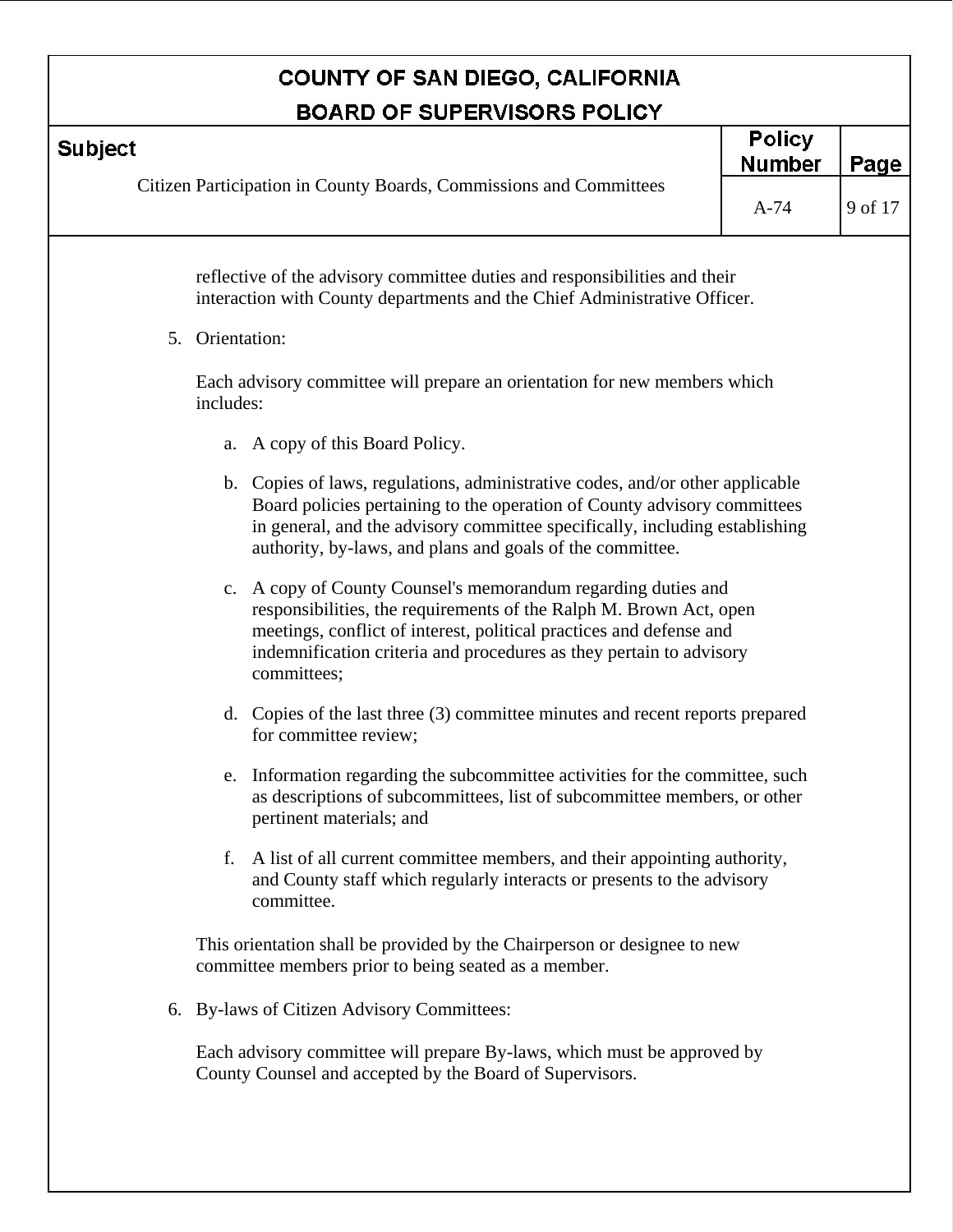| <b>Policy</b><br><b>Subject</b><br><b>Number</b><br>Page<br>Citizen Participation in County Boards, Commissions and Committees<br>10 of 17<br>$A-74$<br>By-laws of advisory committees shall contain the following sections and<br>information (exceptions may be made to cover unique situations).<br>Article 1 - Purpose and Authority                              |
|-----------------------------------------------------------------------------------------------------------------------------------------------------------------------------------------------------------------------------------------------------------------------------------------------------------------------------------------------------------------------|
|                                                                                                                                                                                                                                                                                                                                                                       |
|                                                                                                                                                                                                                                                                                                                                                                       |
|                                                                                                                                                                                                                                                                                                                                                                       |
|                                                                                                                                                                                                                                                                                                                                                                       |
| Section A - Indicate the establishing authority for the committee such as State<br>Code, Ordinance, (County Administrative Code Article, Section), Board<br>Resolution dated, Board Order dated, or Joint Powers Agreement dated.                                                                                                                                     |
| Section B - The purpose of the group as set forth in the establishing authority or<br>reference the section of the Administrative Code.                                                                                                                                                                                                                               |
| Section C - The advisory committee is a non-partisan, non-sectarian, non-profit<br>making organization. It does not take part officially in, nor does it lend its<br>influence to any political issues.                                                                                                                                                               |
| Section D - Advisory committees are advisory to $\langle$ list department $(s)$ , the Chief<br>Administrative Officer and the Board of Supervisors only. The advisory<br>committee is not empowered by ordinance, establishing authority or policy to<br>render a decision of any kind on behalf of the County of San Diego or its<br>appointed or elected officials. |
| Article 2 - Membership and Term of Office                                                                                                                                                                                                                                                                                                                             |
| Section A - Membership as set forth in the establishing authority or by<br>referencing the Administrative Code Section.                                                                                                                                                                                                                                               |
| Section B - The advisory committee is limited to $\langle$ number $\rangle$ members in<br>accordance with the establishing authority.                                                                                                                                                                                                                                 |
| Section C - Term of office as set forth in the establishing authority.                                                                                                                                                                                                                                                                                                |
| Section D - Method for filling vacancies as set forth in the establishing authority.                                                                                                                                                                                                                                                                                  |
| Article 3 - Duties                                                                                                                                                                                                                                                                                                                                                    |
| Outline the duties of the advisory committee as set forth in the establishing<br>authority, or by referencing the Administrative Code Section.                                                                                                                                                                                                                        |
|                                                                                                                                                                                                                                                                                                                                                                       |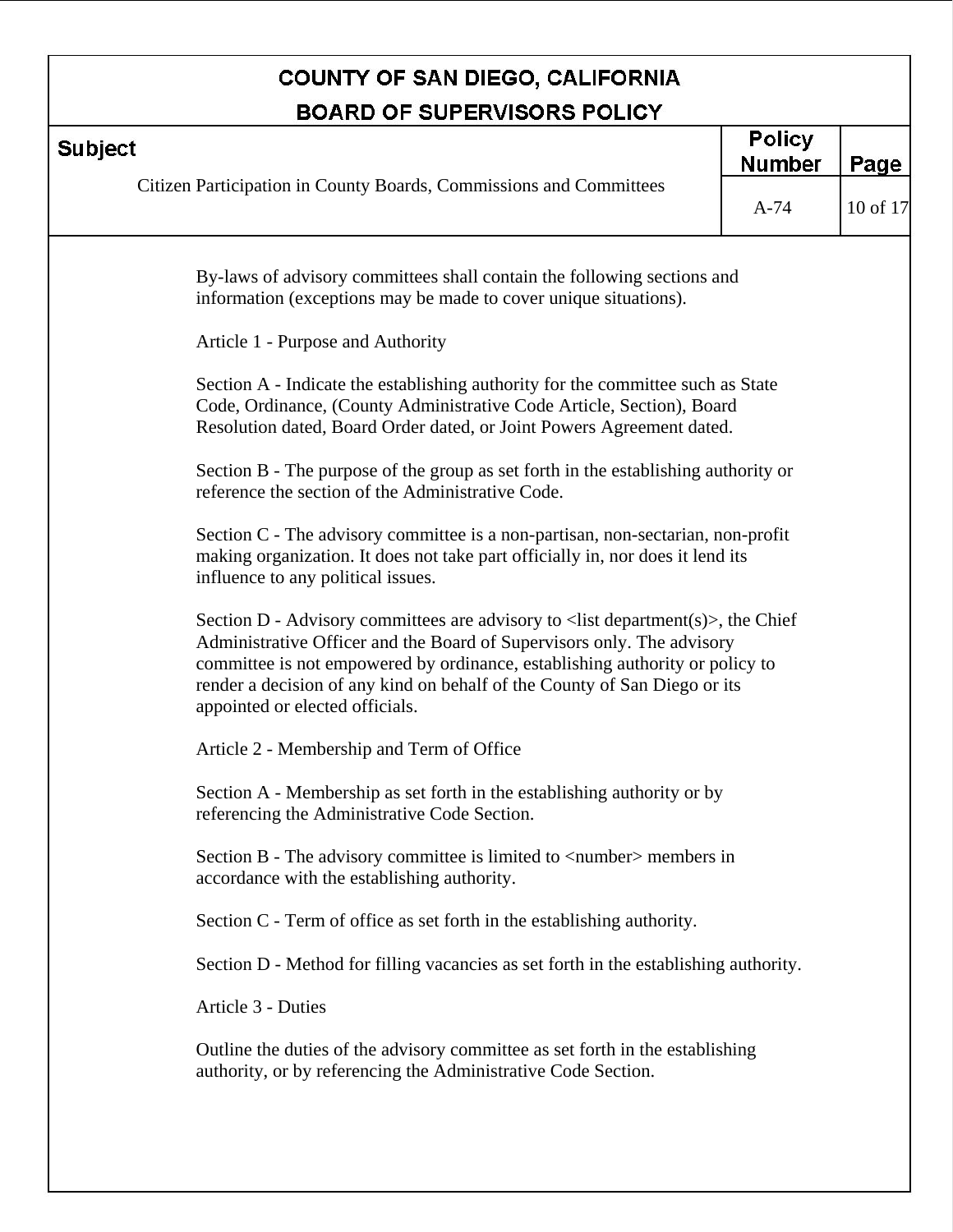|                                                                                                                                                                                                                                                                                                                                                                                                                                                                                                                                                                                                                                                                                          | <b>Policy</b> |          |
|------------------------------------------------------------------------------------------------------------------------------------------------------------------------------------------------------------------------------------------------------------------------------------------------------------------------------------------------------------------------------------------------------------------------------------------------------------------------------------------------------------------------------------------------------------------------------------------------------------------------------------------------------------------------------------------|---------------|----------|
| <b>Subject</b>                                                                                                                                                                                                                                                                                                                                                                                                                                                                                                                                                                                                                                                                           | <b>Number</b> | Page     |
| Citizen Participation in County Boards, Commissions and Committees                                                                                                                                                                                                                                                                                                                                                                                                                                                                                                                                                                                                                       | $A-74$        | 11 of 17 |
| Article 4 - Officers                                                                                                                                                                                                                                                                                                                                                                                                                                                                                                                                                                                                                                                                     |               |          |
| Section A - The election of officers is a responsibility of the advisory committee<br>membership and is governed in accordance with the establishing authority. If not<br>addressed in the establishing authority, the following Sections B through F are in<br>force.                                                                                                                                                                                                                                                                                                                                                                                                                   |               |          |
| Section B - The advisory committee annually elects from its members the<br>following officers: Chairperson and Vice-Chairperson (Co-officers may be<br>elected, if deemed necessary). A Secretary may be elected if none is otherwise<br>available to the advisory committee.                                                                                                                                                                                                                                                                                                                                                                                                            |               |          |
| Section C - If an office is vacated, the Chairperson will temporarily appoint a<br>member of the advisory committee to fill the vacancy until a new officer is<br>elected. Such election shall be held within 30 days of the vacancy.                                                                                                                                                                                                                                                                                                                                                                                                                                                    |               |          |
| Section D - The Chairperson provides general supervisory guidance to the<br>advisory committee and presides over its meetings. The Chairperson assigns<br>coordinating duties to the Vice Chairperson as necessary. The Chairperson is the<br>sole official spokesperson for the advisory committee unless this responsibility is<br>delegated in writing.                                                                                                                                                                                                                                                                                                                               |               |          |
| Section E - In the absence of the Chairperson, the Vice Chairperson assumes the<br>duties and responsibilities of that office.                                                                                                                                                                                                                                                                                                                                                                                                                                                                                                                                                           |               |          |
| Section F - The Secretary, or assigned staff, records the minutes of all advisory<br>committee meetings and handles committee correspondence. The Secretary keeps<br>the roll, certifies the presence of a quorum, maintains a list of all active<br>representatives, and keeps records of actions as they occur at each meeting. It is<br>the responsibility of the County staff assigned to the advisory committee to assure<br>that posting of meeting notices in a publicly accessible place for 72 hours prior to<br>the committee meeting occurs, to keep a record of such posting, and to reproduce<br>and distribute the advisory committee notices and minutes of all meetings. |               |          |
| Article 5 - Subcommittees                                                                                                                                                                                                                                                                                                                                                                                                                                                                                                                                                                                                                                                                |               |          |
| Section A - If formation of subcommittees is not addressed in the advisory<br>committee establishing authority, then the following Sections II through V are in<br>force.                                                                                                                                                                                                                                                                                                                                                                                                                                                                                                                |               |          |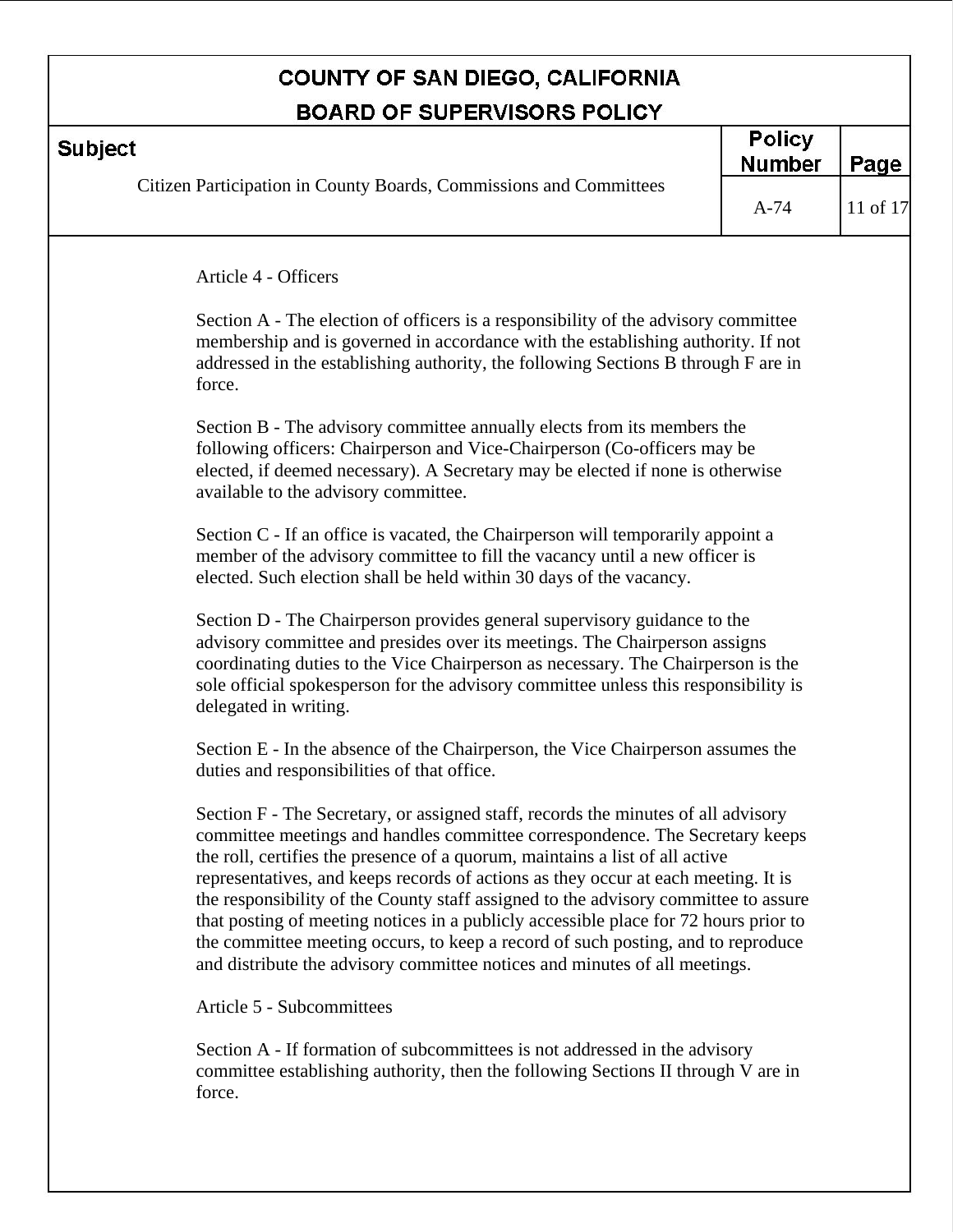| <b>BOARD OF SUPERVISORS POLICY</b>                                                                                                                                                                                                                                                                                                                                                                                                                          |                                |          |
|-------------------------------------------------------------------------------------------------------------------------------------------------------------------------------------------------------------------------------------------------------------------------------------------------------------------------------------------------------------------------------------------------------------------------------------------------------------|--------------------------------|----------|
| <b>Subject</b>                                                                                                                                                                                                                                                                                                                                                                                                                                              | <b>Policy</b><br><b>Number</b> | Page     |
| Citizen Participation in County Boards, Commissions and Committees                                                                                                                                                                                                                                                                                                                                                                                          | $A-74$                         | 12 of 17 |
| Section B - The advisory committee may select from its membership,<br>subcommittee chairpersons and/or members to direct studies, conduct research or<br>make recommendations on committee activities.                                                                                                                                                                                                                                                      |                                |          |
| Section C - The purpose and scope of each subcommittee shall be outlined in<br>writing.                                                                                                                                                                                                                                                                                                                                                                     |                                |          |
| Section D - Each subcommittee chairperson shall be responsible for the keeping<br>of records of all actions and reports of the subcommittee, and shall submit these<br>actions and reports to the advisory committee on a regular basis. A subcommittee<br>chairperson shall not act as spokesperson for the advisory committee unless<br>authorized to do so in writing as set forth in Article 4, Section D, of these By-<br>laws.                        |                                |          |
| Section E - A coordinating committee comprised of the chairpersons of the<br>subcommittees may be formed to assemble information from each subcommittee<br>for presentation to the advisory committee. The Chairperson or Vice-Chairperson<br>shall act as the chairperson of the coordinating committee.                                                                                                                                                   |                                |          |
| Article 6 - Organization Procedures                                                                                                                                                                                                                                                                                                                                                                                                                         |                                |          |
| Section A - Robert's Rules of Order govern the operation of the advisory<br>committee in all cases not covered by these by-laws. The advisory committee may<br>formulate specific procedural rules of order to govern the conduct of its meetings.                                                                                                                                                                                                          |                                |          |
| Section B - Any group voting is on the basis of one vote per person and no proxy,<br>telephone or absentee voting is permitted.                                                                                                                                                                                                                                                                                                                             |                                |          |
| Section C - All meetings of the advisory committee and its subcommittee are<br>open to the public to the extent required by the Ralph M. Brown Act. Meetings<br>are to be held in accessible, public places. Notice of all advisory committee<br>meetings shall be posted in a publicly accessible place for a period of 72 hours<br>prior to the meeting (Special meetings require 24 hour notice). In addition, such<br>notice will be mailed on request. |                                |          |
| Section D - If a quorum is not defined by the establishing authority, a majority of<br>the members currently appointed shall constitute a quorum. No vote of advisory<br>committee shall be considered as reflecting an official position of the advisory                                                                                                                                                                                                   |                                |          |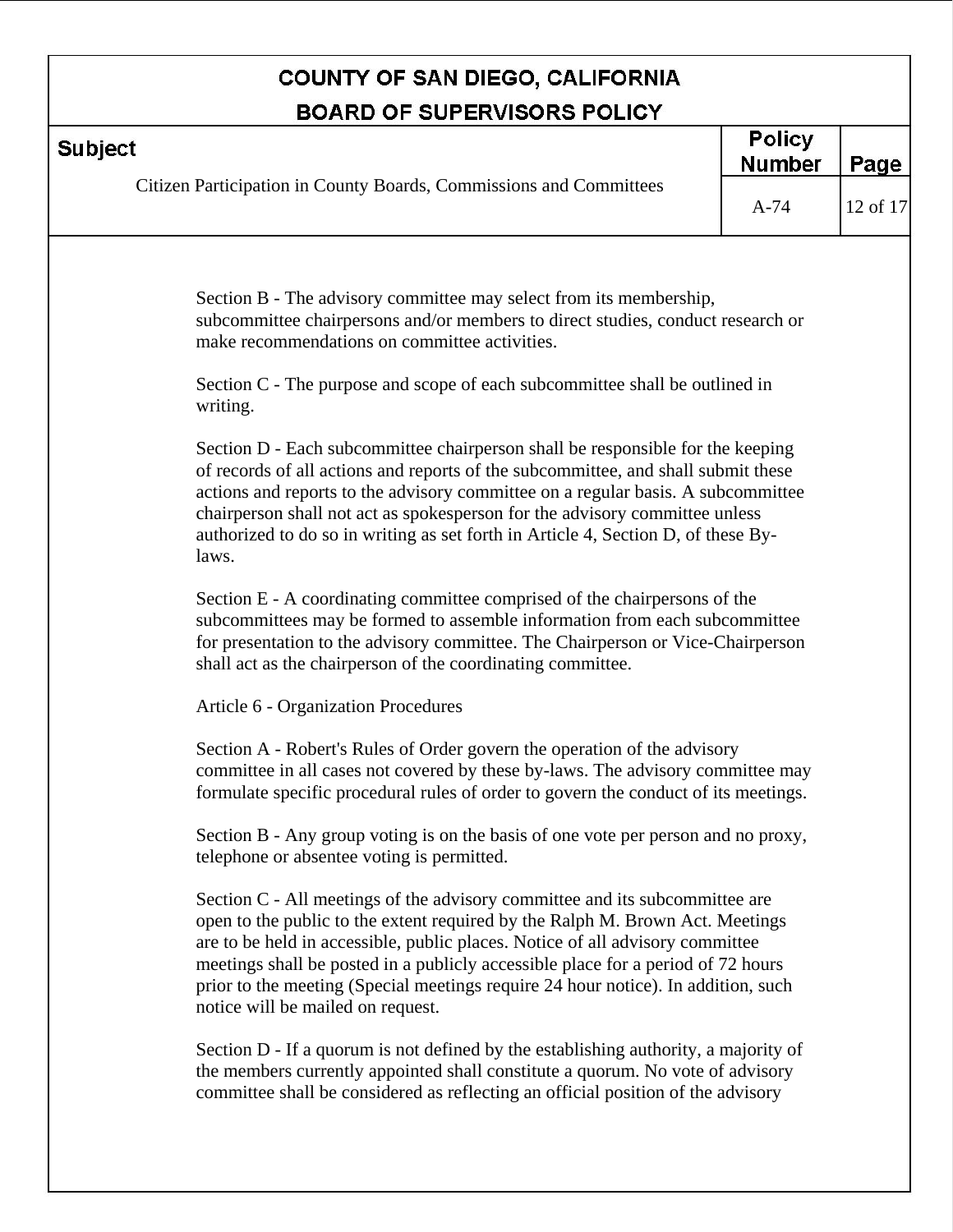| <b>BOARD OF SUPERVISORS POLICY</b>                                                                                                                                                                                                                                                                                                                                                                                                                                                                                                                                                           |                         |                  |  |  |
|----------------------------------------------------------------------------------------------------------------------------------------------------------------------------------------------------------------------------------------------------------------------------------------------------------------------------------------------------------------------------------------------------------------------------------------------------------------------------------------------------------------------------------------------------------------------------------------------|-------------------------|------------------|--|--|
| <b>Subject</b>                                                                                                                                                                                                                                                                                                                                                                                                                                                                                                                                                                               |                         | Page             |  |  |
| Citizen Participation in County Boards, Commissions and Committees                                                                                                                                                                                                                                                                                                                                                                                                                                                                                                                           | <b>Number</b><br>$A-74$ | $\vert$ 13 of 17 |  |  |
| committee unless passed by a majority of its quorum present at the specific<br>meeting where the vote was taken.                                                                                                                                                                                                                                                                                                                                                                                                                                                                             |                         |                  |  |  |
| F. DEFENSE OF ADVISORY COMMITTEE:                                                                                                                                                                                                                                                                                                                                                                                                                                                                                                                                                            |                         |                  |  |  |
| 1. Committee members qualifying as employees or servants of San Diego County:                                                                                                                                                                                                                                                                                                                                                                                                                                                                                                                |                         |                  |  |  |
| The members of citizen advisory committees qualify as employees or servants of<br>the County of San Diego, if they meet the following criteria.                                                                                                                                                                                                                                                                                                                                                                                                                                              |                         |                  |  |  |
| A. The advisory committee was established by an ordinance, resolution or<br>other order of the Board of Supervisors.                                                                                                                                                                                                                                                                                                                                                                                                                                                                         |                         |                  |  |  |
| B. The membership of the advisory committee is identifiable.                                                                                                                                                                                                                                                                                                                                                                                                                                                                                                                                 |                         |                  |  |  |
| C. The member was appointed as a representative of the County by the Board<br>of Supervisors; or the member was appointed pursuant to an ordinance,<br>resolution or order of the Board of Supervisors which provides for his/her<br>appointment by some other County official or other person or entity                                                                                                                                                                                                                                                                                     |                         |                  |  |  |
| D. The powers, duties, purposes or functions are established by the Board of<br>Supervisors or under the authority of the Board of Supervisors.                                                                                                                                                                                                                                                                                                                                                                                                                                              |                         |                  |  |  |
| E. The powers, duties, purposes or functions require the member to perform<br>specified services for the County, such as representing the County or<br>investigating, examining, reporting and recommending on issues to the<br>County, and these powers and duties place them under the control of the<br>Board of Supervisors, or someone delegated by the Board of Supervisors,<br>or if the services are not specified, the Board of Supervisors or a County<br>official designated by the Board of Supervisors can direct them to provide<br>a specific purpose for the County.         |                         |                  |  |  |
| F. Sub-committees of the citizen advisory committees will not be covered for<br>defense and indemnification as a general rule. Those advisory committees<br>requesting such coverage for specific sub-committees will request this by<br>Board letter, accompanied by by-laws revisions which designate the sub-<br>committees in question as standing sub-committees, stipulate the<br>membership, and the scope of the responsibilities of such sub-committees.<br>On Board action, these sub-committees shall then be covered under this<br>Board Policy for defense and indemnification. |                         |                  |  |  |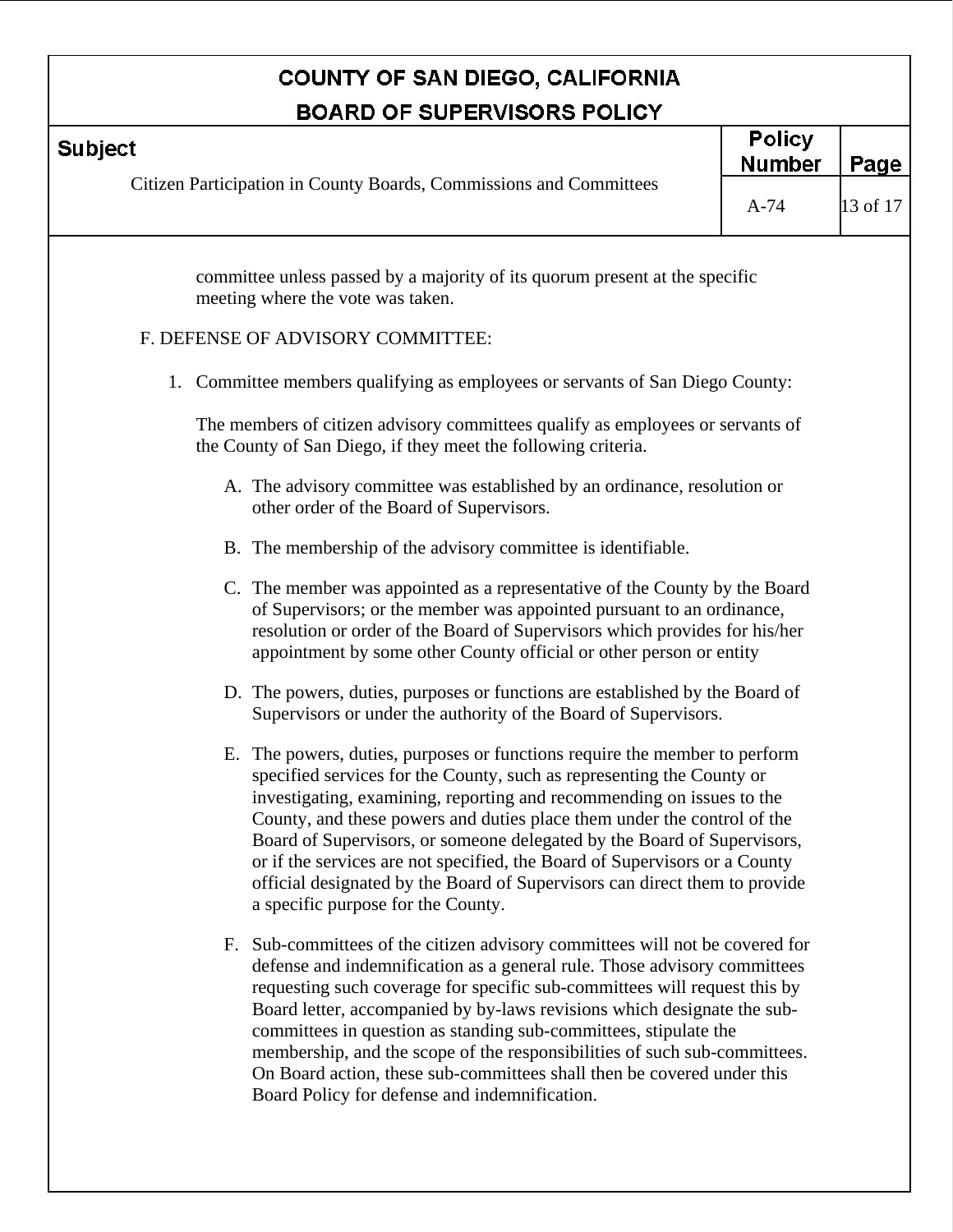| <b>BOARD OF SUPERVISORS POLICY</b> |                                                                                                                                                                                                                                                                                                                                                                                                                                                                                                                                                                                            |                                |          |  |
|------------------------------------|--------------------------------------------------------------------------------------------------------------------------------------------------------------------------------------------------------------------------------------------------------------------------------------------------------------------------------------------------------------------------------------------------------------------------------------------------------------------------------------------------------------------------------------------------------------------------------------------|--------------------------------|----------|--|
| <b>Subject</b>                     |                                                                                                                                                                                                                                                                                                                                                                                                                                                                                                                                                                                            | <b>Policy</b><br><b>Number</b> | Page     |  |
|                                    | Citizen Participation in County Boards, Commissions and Committees                                                                                                                                                                                                                                                                                                                                                                                                                                                                                                                         | $A-74$                         | 14 of 17 |  |
|                                    | A member of an advisory committee shall be entitled to defense and<br>indemnification in civil actions brought against that member for injury<br>resulting from acts or omissions within the scope of employment, to the<br>same extent as authorized for County employees.                                                                                                                                                                                                                                                                                                                |                                |          |  |
| 2. Indemnification Policy:         |                                                                                                                                                                                                                                                                                                                                                                                                                                                                                                                                                                                            |                                |          |  |
|                                    | It is the policy of the Board of Supervisors:                                                                                                                                                                                                                                                                                                                                                                                                                                                                                                                                              |                                |          |  |
|                                    | A. To defend and indemnify, in the manner authorized for defense and<br>indemnification of County employees under Division 3.6 (commencing at<br>Section 810) of Title I of the Government Code, any member of a County<br>citizen advisory committee meeting the criteria set forth above, against<br>any claim or injury resulting from acts or omissions within the scope of<br>employment, if in addition the following circumstances exist:<br>1. The alleged act or omission occurred during a lawful meeting of<br>the recognized citizen advisory committee or at a lawful meeting |                                |          |  |
|                                    | of a sub-committee appointed by the citizen advisory committee at<br>a lawful meeting and required to report action back to the citizen<br>advisory committee at a lawful meeting.                                                                                                                                                                                                                                                                                                                                                                                                         |                                |          |  |
|                                    | 2. The alleged act or omission was within the reasonable scope of<br>duties of the citizen advisory committee as described within the<br>establishing authority for that citizen advisory committee including<br>this Board Policy and was not in violation of any of the provisions<br>of the establishing authority, this policy, or the regularly adopted<br>by-laws of the citizen advisory committee.                                                                                                                                                                                 |                                |          |  |
|                                    | 3. The member has reviewed the orientation materials noted in<br>Section E.5 of this policy prior to the alleged act or omission.                                                                                                                                                                                                                                                                                                                                                                                                                                                          |                                |          |  |
|                                    | 4. The member has made a request in writing to County Counsel for<br>defense and indemnification within five (5) working days of<br>having been served with legal papers.                                                                                                                                                                                                                                                                                                                                                                                                                  |                                |          |  |
|                                    | 5. The member has performed his/her duties in good faith with such<br>care, including reasonable inquiry, as an ordinarily prudent person<br>in a like position would use under similar circumstances.                                                                                                                                                                                                                                                                                                                                                                                     |                                |          |  |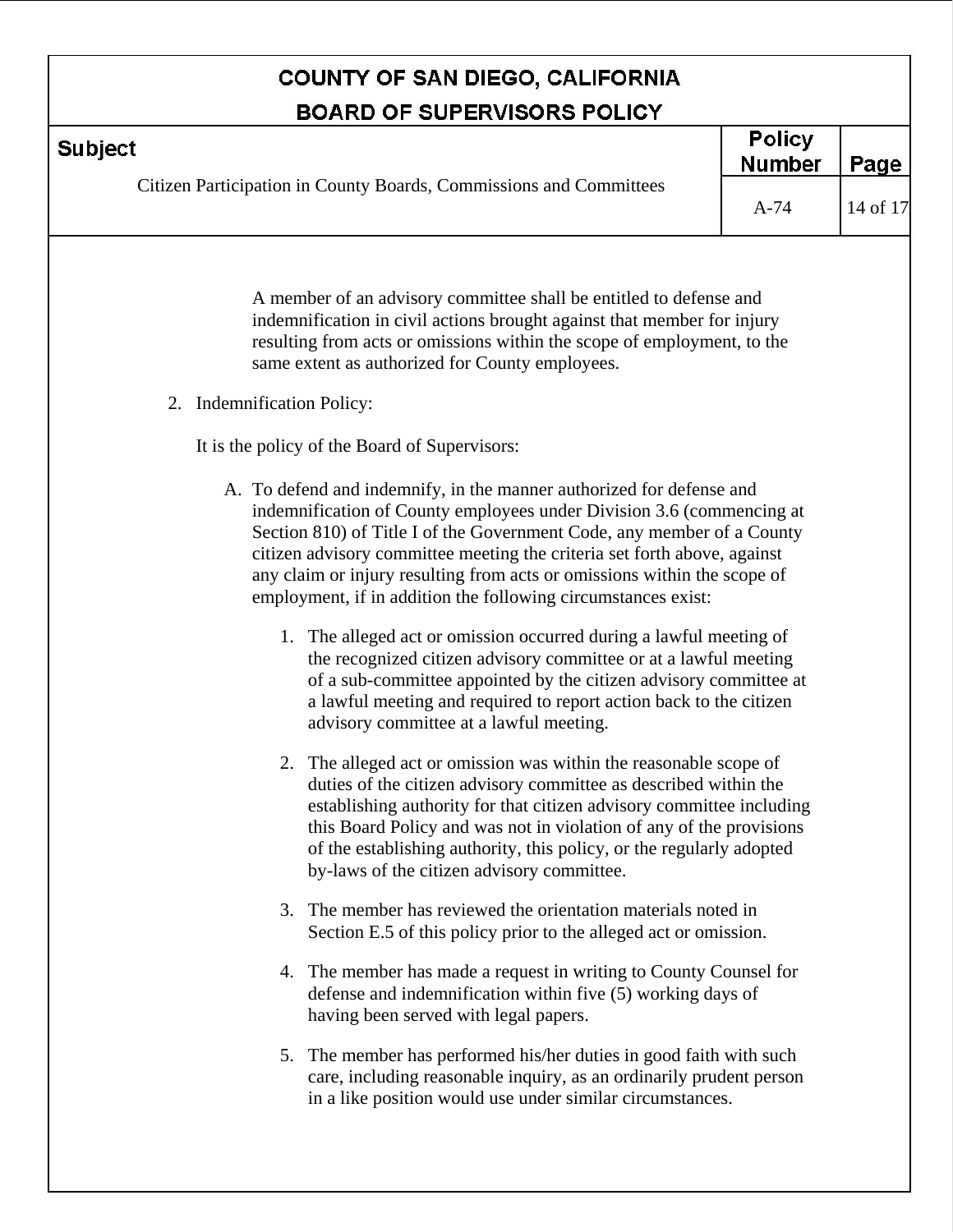| <b>BOARD OF SUPERVISORS POLICY</b> |                                                                                                                                                                                                                                                                                                                                                                                                                                                                                                                                                                                                                                                                                                                                                                                                                                                                                                                                                                                                                                                                                                                                                                                                                                                                                                                                                                                                                                                                                                                                                                                                      |                                |          |
|------------------------------------|------------------------------------------------------------------------------------------------------------------------------------------------------------------------------------------------------------------------------------------------------------------------------------------------------------------------------------------------------------------------------------------------------------------------------------------------------------------------------------------------------------------------------------------------------------------------------------------------------------------------------------------------------------------------------------------------------------------------------------------------------------------------------------------------------------------------------------------------------------------------------------------------------------------------------------------------------------------------------------------------------------------------------------------------------------------------------------------------------------------------------------------------------------------------------------------------------------------------------------------------------------------------------------------------------------------------------------------------------------------------------------------------------------------------------------------------------------------------------------------------------------------------------------------------------------------------------------------------------|--------------------------------|----------|
| <b>Subject</b>                     |                                                                                                                                                                                                                                                                                                                                                                                                                                                                                                                                                                                                                                                                                                                                                                                                                                                                                                                                                                                                                                                                                                                                                                                                                                                                                                                                                                                                                                                                                                                                                                                                      | <b>Policy</b><br><b>Number</b> | Page     |
|                                    | Citizen Participation in County Boards, Commissions and Committees                                                                                                                                                                                                                                                                                                                                                                                                                                                                                                                                                                                                                                                                                                                                                                                                                                                                                                                                                                                                                                                                                                                                                                                                                                                                                                                                                                                                                                                                                                                                   |                                | 15 of 17 |
|                                    | It should be recognized that, under Division 3.6 (commencing at<br>Section 810) of Title 1 of the Government Code, and as authorized therein,<br>among other things, the County of San Diego may decline to represent a<br>member of a citizen advisory committee who would otherwise be entitled<br>to defense and indemnification under this policy if:<br>6. The member does not reasonably cooperate in good faith with<br>County Counsel in the defense of the claim for action.<br>7. The members acted or failed to act because of fraud, corruption,<br>actual malice or bad faith.<br>8. The member is part of an advisory committee which does not meet<br>the criteria for qualification as a "public employee."<br>B. In the event County Counsel determines that a member of a citizen<br>advisory committee is not entitled to or should not receive a defense and<br>indemnification under this policy, the County Counsel will promptly<br>advise the citizen advisory group member and either the Supervisor who<br>nominated the member for appointment or the Chairperson of the Board<br>and the Supervisors in whose district the member resides, if the member<br>was nominated/appointed by other than a member of the Board of<br>Supervisors. It will be the responsibility of the Supervisor to bring the<br>matter before the Board for further consideration.<br>C. Nothing in this policy authorizes the County of San Diego:<br>1. To pay any part of a claim or judgement as is for punitive or<br>exemplary damages.<br>2. To take any action not authorized by law. | $A-74$                         |          |
|                                    | D. This policy applies only to County citizen advisory committees authorized<br>and/or recognized by the Board of Supervisors, and under this Board<br>Policy, and to County of San Diego representatives on citizen advisory<br>committees for other jurisdictions.                                                                                                                                                                                                                                                                                                                                                                                                                                                                                                                                                                                                                                                                                                                                                                                                                                                                                                                                                                                                                                                                                                                                                                                                                                                                                                                                 |                                |          |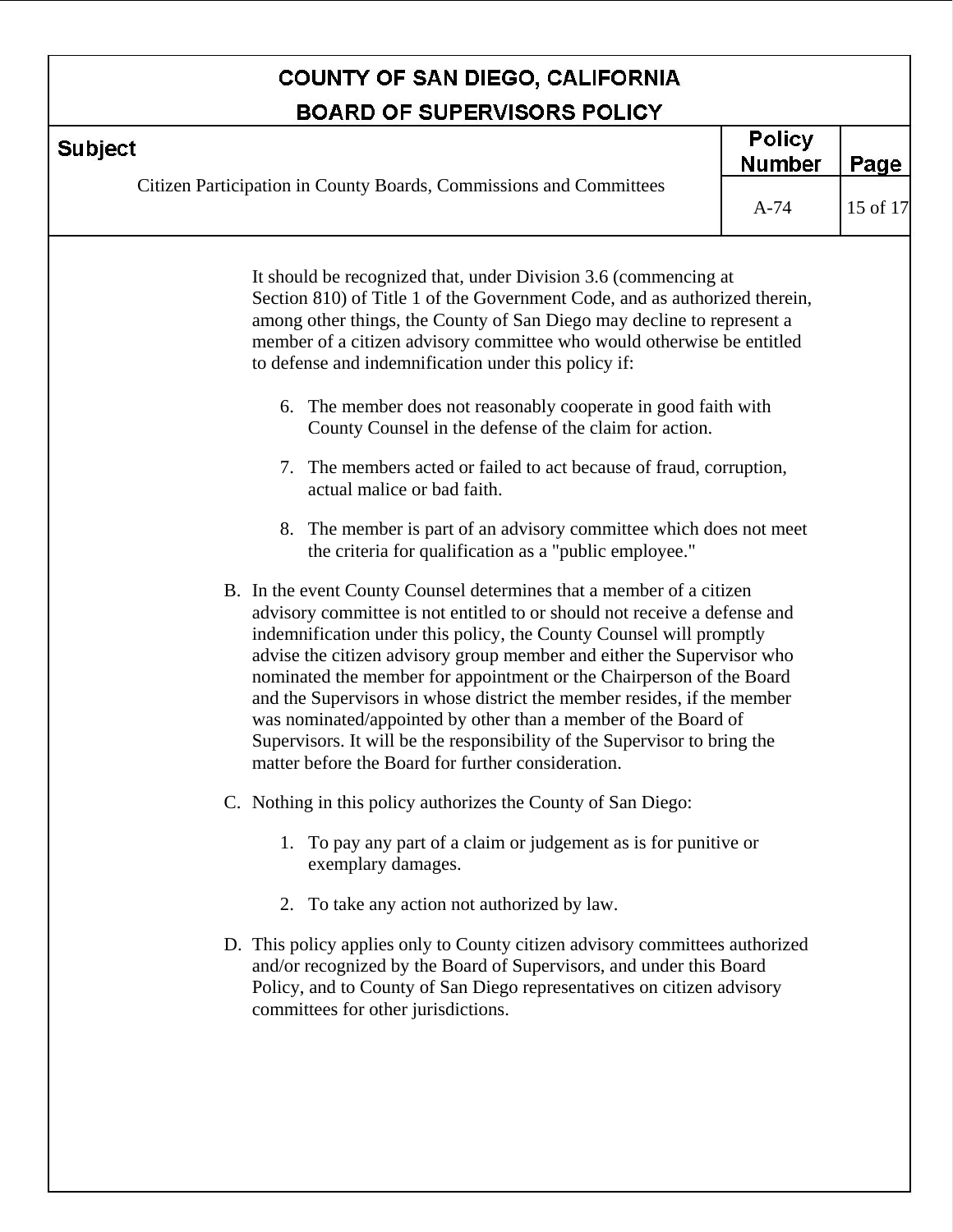| <b>BOARD OF SUPERVISORS POLICY</b>                                                   |                                                                                                                                                                                                                                                                                                                                                                                                                                                                                                                                                                                                                                                                                                                                                                                                                                                                                                                             |                                |          |  |
|--------------------------------------------------------------------------------------|-----------------------------------------------------------------------------------------------------------------------------------------------------------------------------------------------------------------------------------------------------------------------------------------------------------------------------------------------------------------------------------------------------------------------------------------------------------------------------------------------------------------------------------------------------------------------------------------------------------------------------------------------------------------------------------------------------------------------------------------------------------------------------------------------------------------------------------------------------------------------------------------------------------------------------|--------------------------------|----------|--|
| <b>Subject</b><br>Citizen Participation in County Boards, Commissions and Committees |                                                                                                                                                                                                                                                                                                                                                                                                                                                                                                                                                                                                                                                                                                                                                                                                                                                                                                                             | <b>Policy</b><br><b>Number</b> | Page     |  |
|                                                                                      |                                                                                                                                                                                                                                                                                                                                                                                                                                                                                                                                                                                                                                                                                                                                                                                                                                                                                                                             | $A-74$                         | 16 of 17 |  |
|                                                                                      | G. SUNSET REVIEW OF CITIZEN COMMITTEES:                                                                                                                                                                                                                                                                                                                                                                                                                                                                                                                                                                                                                                                                                                                                                                                                                                                                                     |                                |          |  |
|                                                                                      | 1. Sunset Reviews:                                                                                                                                                                                                                                                                                                                                                                                                                                                                                                                                                                                                                                                                                                                                                                                                                                                                                                          |                                |          |  |
|                                                                                      | Sunset review dates shall be applied to all citizen advisory committees which are<br>formed by the Board of Supervisors by Federal or State mandate, County<br>Ordinance, Joint Powers Agreement, Regulatory Code, Board Order or Action, or<br><b>Board Resolution.</b>                                                                                                                                                                                                                                                                                                                                                                                                                                                                                                                                                                                                                                                    |                                |          |  |
|                                                                                      | 2. Exceptions:                                                                                                                                                                                                                                                                                                                                                                                                                                                                                                                                                                                                                                                                                                                                                                                                                                                                                                              |                                |          |  |
|                                                                                      | Those advisory committees, such as Task Forces, where a discontinuance date is<br>included in the establishing authority, and this date is within four (4) calendar<br>years of the establishment of such a committee, shall not be subject to sunset<br>review under this policy.                                                                                                                                                                                                                                                                                                                                                                                                                                                                                                                                                                                                                                          |                                |          |  |
|                                                                                      | 3. Schedule of Sunset Reviews:                                                                                                                                                                                                                                                                                                                                                                                                                                                                                                                                                                                                                                                                                                                                                                                                                                                                                              |                                |          |  |
|                                                                                      | Each fiscal year, the Clerk of the Board shall schedule one fourth of the active<br>advisory committees for review.                                                                                                                                                                                                                                                                                                                                                                                                                                                                                                                                                                                                                                                                                                                                                                                                         |                                |          |  |
|                                                                                      | 4. Sunset Review Process:                                                                                                                                                                                                                                                                                                                                                                                                                                                                                                                                                                                                                                                                                                                                                                                                                                                                                                   |                                |          |  |
|                                                                                      | a. The Clerk of the Board shall notify committees scheduled for review by<br>July 1.                                                                                                                                                                                                                                                                                                                                                                                                                                                                                                                                                                                                                                                                                                                                                                                                                                        |                                |          |  |
|                                                                                      | b. The citizen advisory committee shall, by December 1 of that same year,<br>review establishing ordinance, policy, or resolution as scheduled; develop<br>recommendations for continuance, deletion or revisions and provide a<br>written report to the Clerk of the Board of Supervisors. This shall include<br>an evaluation of the committee's level of involvement in County programs<br>relative to the duties and responsibilities defined in their establishing<br>authority, actions accomplished or completed on issues assigned to the<br>committee by the Board of Supervisors, and/or status of goals set by the<br>committee; the justification for continuance (if recommended), with<br>appropriate goals and timetables for the term on continuance; a budget<br>analysis of the County cost and the benefit to the County of the<br>committee; citation of the appropriate government codes mandating the |                                |          |  |

committee and its activities (where applicable), and develop an ordinance establishing the committee within the County Administrative Code in